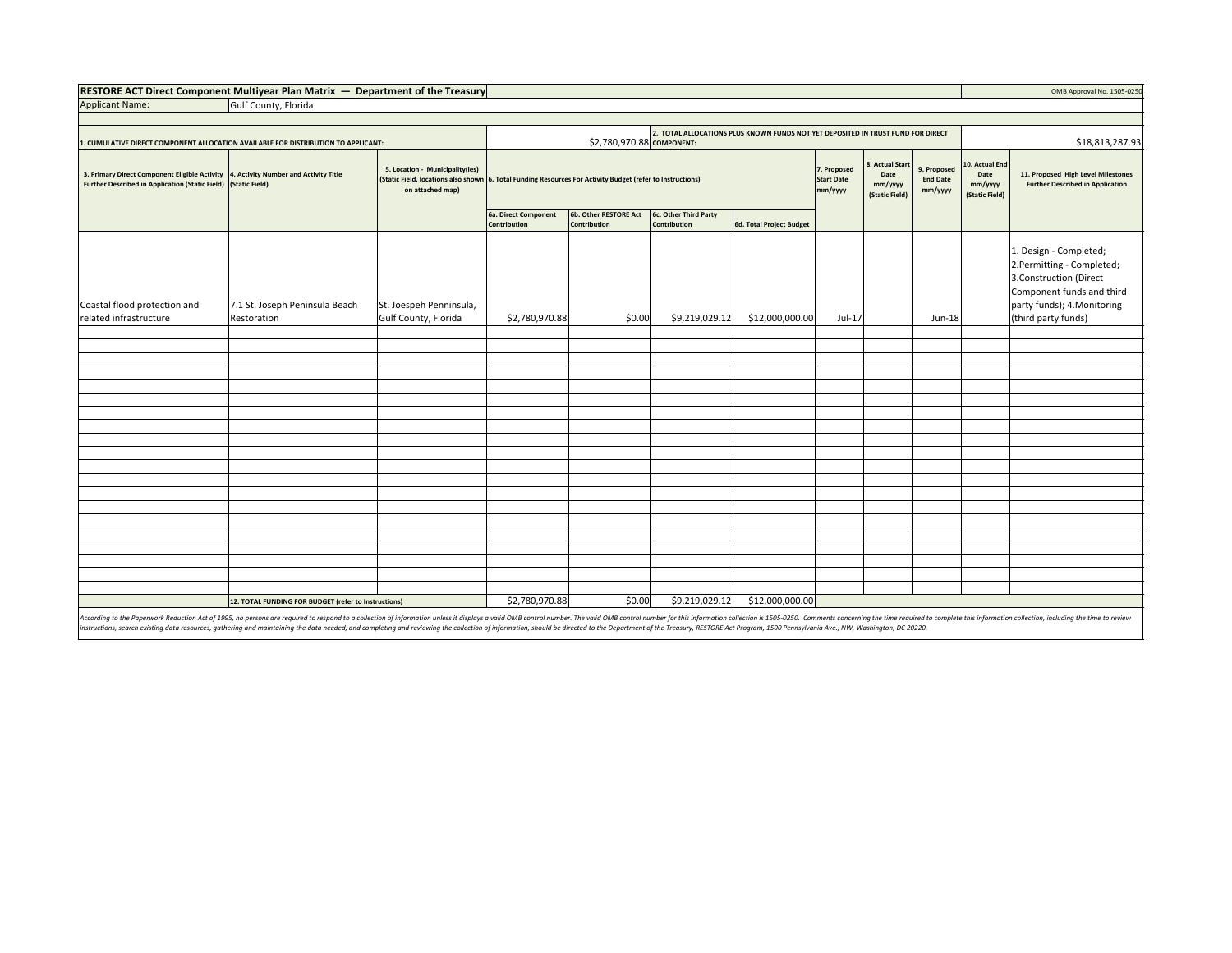## **RESTORE ACT Direct Component Multiyear Plan Narrative**

| Eligible Applicant Name:                                                                                                   |                  | Gulf County, Florida      |  |  |  |  |
|----------------------------------------------------------------------------------------------------------------------------|------------------|---------------------------|--|--|--|--|
| Name and Contact Information of the Person to be contacted (POC) on matters concerning this Multiyear Implementation Plan: |                  |                           |  |  |  |  |
| POC Name:                                                                                                                  | Warren J. Yeager |                           |  |  |  |  |
| POC Title:                                                                                                                 |                  | Restore Coordinator       |  |  |  |  |
| POC Email:                                                                                                                 |                  | wyeager@gulfcounty-fl.gov |  |  |  |  |
| POC Phone:                                                                                                                 |                  | +1 (850) 227-2396         |  |  |  |  |
| <b>B. PROVIDE A BRIEF NARRATIVE THAT DEMONSTRATES:</b>                                                                     |                  |                           |  |  |  |  |
| 1. The need, purpose, and objectives for each activity, including a detailed description of each activity.                 |                  |                           |  |  |  |  |

Note: The following project is being submitted as Phase I MYP. The County intends to submit a Phase 2 MYP, which will include Projects 2-8 as described in the detailed MYP, at a future date following Treasury's acceptance of the first MYP.

Need: The St. Joseph Peninsula Beach Re-nourishment and Environmental Enhancement project will mitigate shoreline erosion that has occurred since the construction of the St. Joseph Peninsula Beach Restoration Project in 2008-2009. Providing a wider beach will reduce coastal flooding and increase the level of storm protection to the upland structures and to State Road 30-E (located adjacent to the shoreline), which is the only ingress/egress route on the St. Joseph Peninsula and is a critical hurricane evacuation route for residents and visitors. An additional ancillary need is to protect and maintain beaches on the peninsula where sea turtle nesting occurs each year between May 1 and October 31 and provide foraging habitat for shorebirds.

Purpose: The goal of this project is to place sand along a 5.1 mile length of shoreline along St. Joseph Peninsula from DEP Monument R 74.8 to R-85.5 and R-89.6 to R-105.5. A wider, more stable beach will reduce storm-related damages, protect public infrastructure and private property, and increase the time between beach restoration cycles, thereby reducing future public expenditures.

EXISTING PROJECT DESCRIPTION: (amended project description follows this original project description)

Description: This project consists of design, permitting, engineering, and construction for beach restoration along a 5.1 mile length of shoreline along St. Joseph Peninsula from Marker 74.8 to 85.5 and 89.6 to 105.5. A wider, more stable beach will enhance and restore critical habitat, reduce storm-related damage to threatened and endangered species, protect public infrastructure and private property, and increase the time between beach restoration cycles, thereby reducing future public expenditures. Project implementation is divided into four phases:

Phase I – Geotechnical (Sand Source) Investigation has been completed that identified over 6 million cubic yards of beach quality sand sufficient to supply the next 2 to 3 re-nourishment projects. The borrow areas are located just offshore of the project limits which will be a cost-effective source of sand.

Phase II – Design and permitting. The County has started on the permitting of the beach restoration (R-74.8 to R-105.5) project. Phase III – Bidding and Construction of the 5.1 mile length between R-74.8 to 85.5 and 89.6 to R-105.5 is anticipated to commence in 2017.

Phase IV – Post-construction monitoring.

\_\_\_\_\_\_\_\_\_\_\_\_\_\_\_\_\_\_\_\_\_\_\_\_\_\_\_\_\_\_\_\_\_\_\_\_\_\_\_\_\_\_\_\_\_\_\_\_\_\_\_\_\_\_\_\_\_\_\_\_\_\_\_\_\_\_\_\_\_\_\_\_\_\_\_\_\_\_\_\_\_\_\_\_\_\_\_\_\_\_\_\_\_\_\_\_\_\_\_\_\_\_\_\_\_\_\_\_\_ UPDATED PROJECT DESCRIPTION (the project description below provides additional, updated, more detailed information about the project):

Description: This project consists of construction for beach restoration along a 5.1 mile length of shoreline of St. Joseph Peninsula from DEP Monument R- 74.8 to R-85.5 and R-89.6 to R-105.5. A wider, more stable beach will reduce storm-related damages, protect public infrastructure and private property, and increase the time between beach restoration cycles, thereby reducing future public expenditures. The project is divided into three phases:

Phase I – Geotechnical (Sand Source) Investigation - COMPLETED. Approximately 6 million cubic yards of beach quality sand has been identified, which is sufficient to supply this nourishment project as well as future nourishment events. The borrow areas are located close to the project, helping to reduce costs in Phase III. Phase I activities were paid for by the County and are not included in the total project budget of \$12,000,000.00.

Phase II – Engineering, design, permitting - 99% COMPLETE. All design plans have been completed and the County is currently awaiting approval of the Florida Department of Environmental Protection Permit (expected January 2017) and the U.S. Army Corps of Engineers permit (expected March 2017). These services were cost-shared between the County and the State of Florida. The costs for Phase II are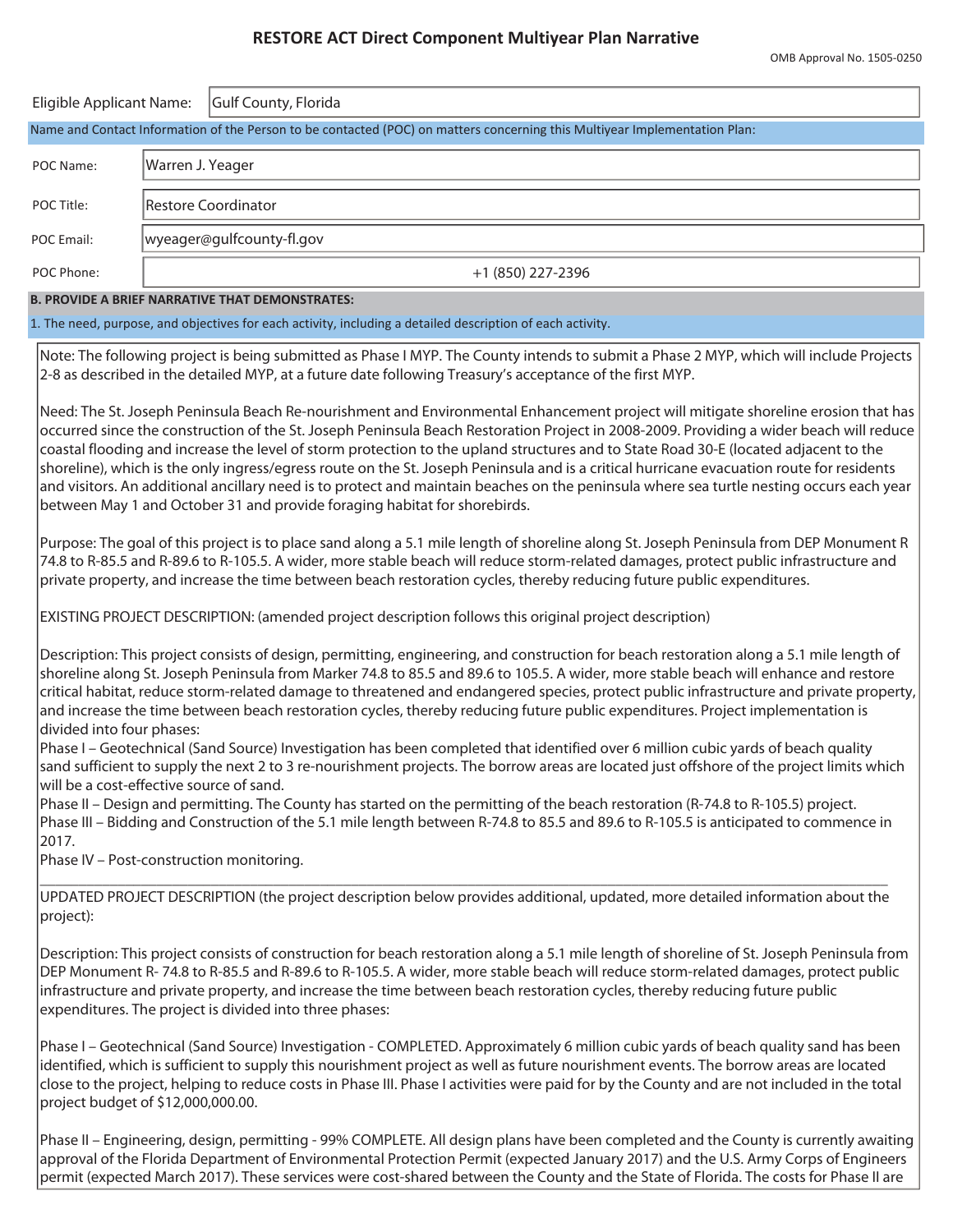not part of the total \$12,000,000.00 project budget.

Phase III – Construction - NOT STARTED. 5.1 miles of beach between R-74.8 to 85.5 and 89.6 to R-105.5 will be nourished with approximately 2,000,000 cubic yards of sand identified in Phase I. Phase III will be funded by multiple sources and will consist of 3 contracts.

\*\*Direct Component funds will only be used for Contract 3.\*\*

SUMMARY OF FUNDING SOURCES FOR PHASE III (Construction):

Contract 1 - Services will be procured under an existing coastal services contract to provide construction administration and monitoring services, including: contractor bid review, daily construction administration including turbidity monitoring, turtle monitoring, bird monitoring, and all required intermittent and final inspections. This contract is estimated to cost approximately \$800,000.00 and will be cost-shared between the County and the State of Florida Department of Environmental Protection (FDEP). Status of funds: The County funds will come from an approved MSTU, which has been bonded. These funds are currently available. The State of Florida funds will come from the Beach Management Funding Assistance (BMFA) Program. The BMFA funds have been applied for and the project is highly ranked; however, final approvals must go through the Florida legislature and Governor. BMFA funds are expected to be available in the third quarter of 2017. Direct Component funds will not be used for these services.

Contract 2 – Services will be procured under an existing engineering services contract to provide surveying services for preconstruction and post construction surveys of the project area and post construction monitoring. This contract is estimated to cost approximately \$150,000.00 and will be cost-shared between the County and the State of Florida Department of Environmental Protection (FDEP). Status of funds: The County funds will come from an approved MSTU, which has been bonded. These funds are currently available. The State of Florida funds will come from the Beach Management Funding Assistance (BMFA) Program. The BMFA funds have been applied for and the project is highly ranked; however, final approvals must go through the Florida legislature and Governor. BMFA funds are expected to be available in the third quarter of 2017. Direct Component funds will not be used for these services.

Contract 3 - An ITB will be issued for a construction contractor to dredge the source borrow sand and place it along the stretch of specified beach according to the approved permits and plans. The contractor will provide all mobilization, demobilization, equipment, and labor to accomplish this task. Contract 3 is estimated to cost \$12,000,000.00 and will be paid for with multiple funding sources.

SUMMARY OF FUNDING SOURCES FOR PHASE III, CONTRACT 3:

RESTORE Act Direct Component - \$2,780,970.88. Status of funds: The County expects approval of the MYP in the first quarter of 2017. The County will submit a Construction Grant Application to Treasury in the first quarter of 2017 with expected approval in the third quarter of 2017. The County intends to increase the Direct Component contribution to \$2,800,000.00 once sufficient funds become available.

Florida Department of Environmental Protection (FDEP) - \$4,219,029.12. Status of funds: Gulf County has applied for funding to the FDEP Beach Management Funding Assistance Program (BMFA) for \$4,290,000. The project is highly ranked. Final approvals must go through the Florida legislature and Governor. Funds are expected to be available in the third quarter of 2017. The County expects to lower the award amount from \$4,019,029.12 to \$4,000,000.00 once sufficient funds become available from the RESTORE Act Direct Component contribution. The remaining \$290,000 in BMFA funds will be utilized for other elements of the project not related to this portion of the project and/or contingencies for elements related to this portion or other portions of the project, such as, but not limited to, additional permit conditions.

County funds (MSTU) - \$4,000,000.00. Status of funds: On April 12, 2016, residents of Cape San Blas in Gulf County voted by county referendum for a Municipal Service Taxing Unit (MSTU) to collect ad valorem taxes for the specific purpose of funding a significant portion of the St. Joseph Peninsula Beach Restoration. The resulting allocation from the MSTU for this project is approximately \$4,000,000.00. The County has been issued a bond, therefore the funds are currently available. The bond will be paid back with funds collected from the MSTU, as dictated by the terms of the bond agreement.

County funds (TDC) - \$1,000,000.00 Status of funds: The Gulf County Tourist Development Council collects a 1% year-round Tourist Development Tax dedicated to the beach restoration program. This equates to approximately \$265,000 annually. The County has been issued a bond, therefore the funds are currently available. The bond will be paid back with funds collected from the TDC tax, as dictated by the terms of the bond agreement.

FUNDING SOURCES TOTAL (Phase III, Contract 3): RESTORE Act Direct Component - \$2,780,970.88 FDEP BMFA - \$4,219,029.12 County MSTU - \$4,000,000.00 County TDC - \$1,000,000.00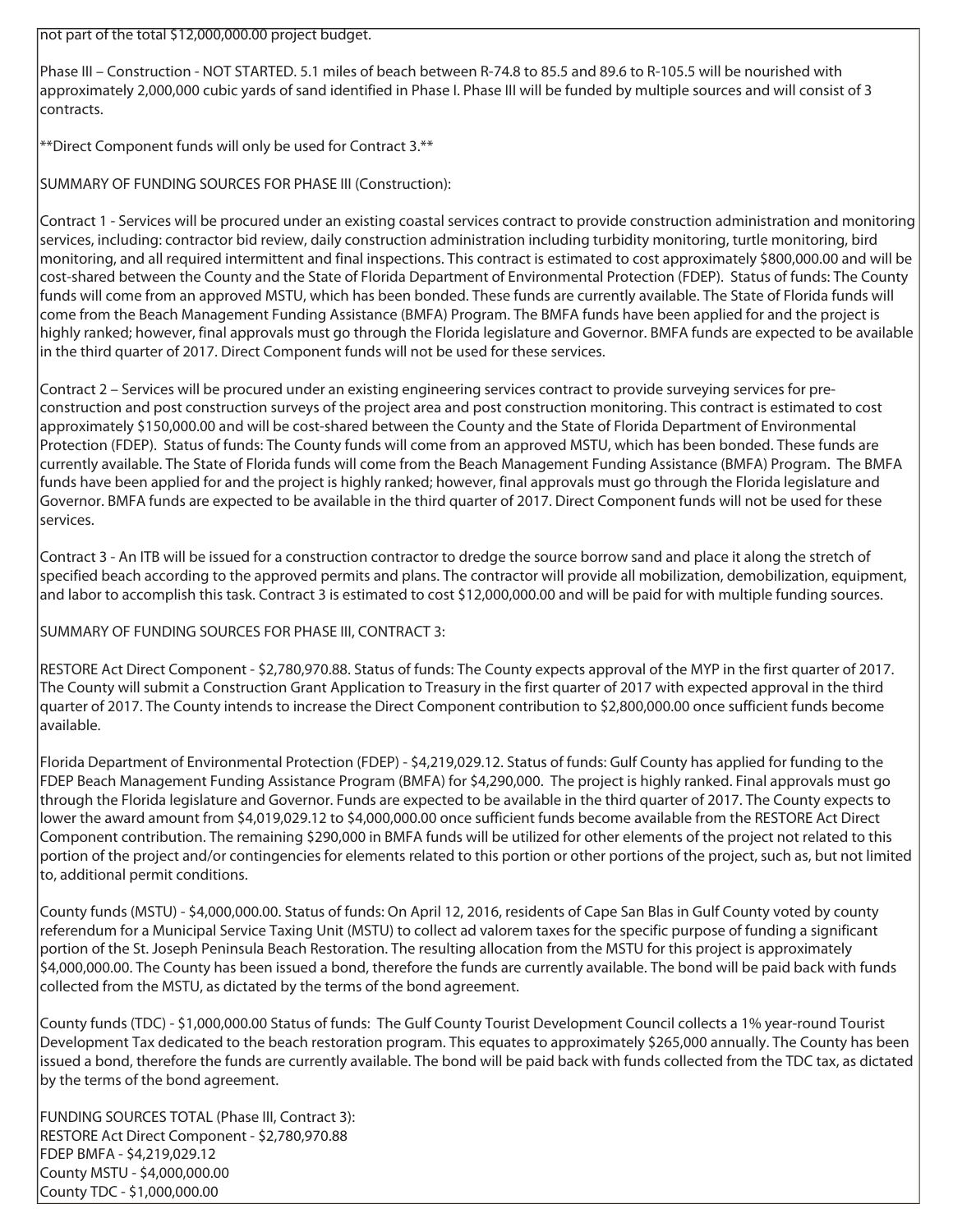## TOTAL - \$12,000,000.00

All costs described above are estimates. Exact construction costs will be adjusted as construction bids are received.

Objectives: The objective of this project is to complete the construction of a 5.1 mile segment of shoreline by placing approximately 2,000,000 cubic yards of sand material on St. Joseph Peninsula with the goal of increasing storm protection (Coastal Flood Protection), thereby mitigating shoreline erosion. A passive ancillary benefit of this project will include environmental enhancement as the wider beach will provide habitat for imperiled species.

2. How the applicant made the multiyear plan available for 45 days for public review and comment, in a manner calculated to obtain broad-based participation from individuals, businesses, Indian tribes, and non-profit organizations, such as through public meetings, presentations in languages other than English, and postings on the Internet. The applicant will need to submit documentation (e.g., a copy of public notices) to demonstrate that it made its multiyear plan available to the public for at least 45 days. In addition, describe how each activity in the plan was adopted after consideration of all meaningful input from the public.

Gulf County implemented a comprehensive public outreach and engagement plan which utilized a variety of different outreach mechanisms designed to reach the broadest audience. Gulf County held 43 public meetings, established a citizen-led Local RESTORE Advisory Committee (RAC), established an email distribution list for all parties interested in the RESTORE MYIP, and established and advertised a RESTORE website where all documents, meeting notices, meeting agendas, and minutes are posted regarding the MYIP. Additional documentation of public outreach metrics is located in the appendices. Gulf County solicited project proposals from the community at large and the RAC used those proposals to develop the final project list included in this MYIP. Gulf County advertised the MYIP in the local newspaper and made it available on the County's main website, RESTORE website, and in hard copy for 45 days from April 11, 2016 through May 27, 2016 (newspaper proof of publication attached in Appendix L). During the public comment period, the County received five (5) public comments on the MYIP (attached in Appendix L). At subsequent public meetings of the RAC and Gulf County BOCC, changes were made to the MYIP, therefore the MYIP was re-advertised for an additional 45-day public comment period from July 21, 2016 to September 6, 2016 (newspaper proof of publication attached in Appendix L). During the second public comment period, Gulf County received fifty-five (55) public comments on the MYIP (attached in Appendix L). Fifety-two (52) comments were in support of the funding allocation in the MYIP (specifically, all 52 comments were supportive of the St. Joseph Peninsula Beach Restoration Project.) The other three comments were un-supportive of the project priorities. The Gulf County BOCC held a public meeting on September 6th, 2016. After careful consideration of all public comments, the BOCC adopted the MYIP on September 6th, 2016.

3. How each activity included in the applicant's multiyear plan matrix is eligible for funding and meets all requirements under the RESTORE Act.

Project 1: St. Joseph Peninsula Beach Restoration

The activities of this project are eligible under eligible activity VII: Coastal flood protection and related infrastructure, as per §1603 (3)(t)  $(1)(B)(i)$  of the RESTORE Act, by designing, permitting, and constructing a beach restoration project to mitigate shoreline erosion and offer protection to upland structures and State Road 30-E, which is the only ingress/egress route on the St. Joseph Peninsula, as well as a critical hurricane evacuation route for residents and visitors.

Geographic requirement to be in Gulf Coast Region: Design, permitting, and construction of the beach restoration project will occur on St. Joseph Peninsula, adjacent to the Gulf of Mexico in Gulf County, Florida.

## 4. How the applicant will evaluate success of the activities included in the matrix.

Successful completion of this project will include the placement of sand, which will increase the width of the dry beach by an average of 150 feet (200 feet total) and a 12-foot high dune. The construction of the dune feature will increase the level of storm protection from a 15-year event to a 30-year event (1 in 30 probability). This increased level of storm protection and decreased flooding risk is estimated to remain in place for a minimum of 6 years. The southern 5,000 feet of the project (between DEP Monument R-100.5 and R105.5) experiences the highest rate of erosion along the developed shoreline. Currently, upland structures and infrastructure are vulnerable to storms and coastal flooding. The dry beach along this shoreline segment is currently less than 50 feet in width and upland structures are vulnerable to damage from frequent low intensity storms. The magnitude of these storms are estimated at a 15 year storm event (or less) which has a 1 in 15 probability of occurrence in any given year. Pre-construction surveying and postconstruction surveying and monitoring will be conducted to evaluate the success of the project.

5. How the activities included in the multiyear plan matrix were prioritized and the criteria used to establish the priorities.

Gulf County established a Local RESTORE Advisory Committee (RAC) to help facilitate public involvement in the process and followed a five-step framework for developing project priorities to be included in the MYIP. This process included conducting a community needs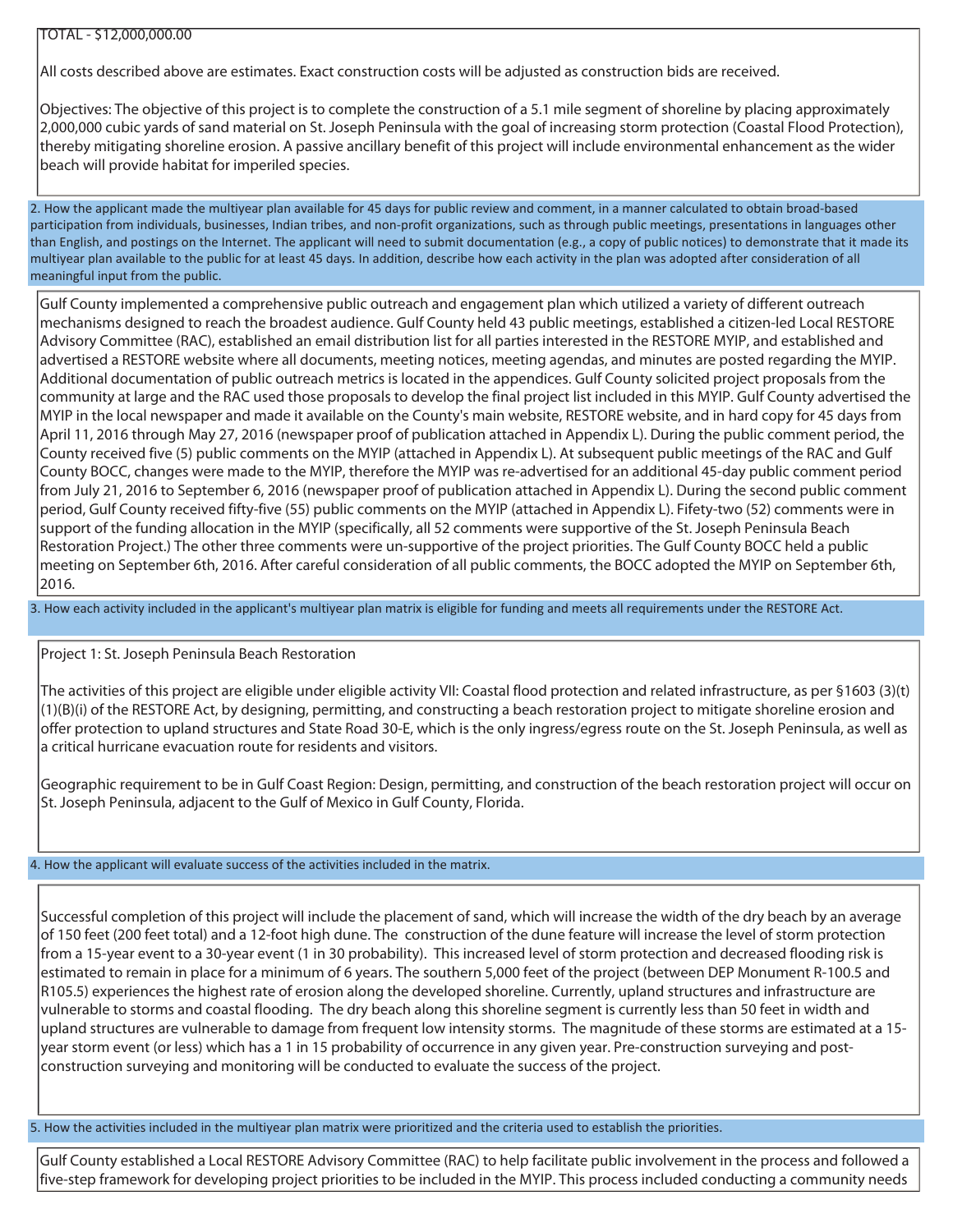assessment to determine issues most critical to the County, development of the project selection criteria and its supporting structure, acceptance of project submissions from stakeholders and local governments, ranking of projects which guided development of project priorities, and drafting of the MYIP. Gulf County solicited and received meaningful public input from a variety of stakeholders throughout the MYIP development process, through the implementation of their public outreach and engagement plan. As part of the Needs Assessment, the RAC elicited and received a variety of presentations from academics, professionals, industry and community leaders and citizen groups on the critical issues and needs to be addressed in the community. The Community Needs Assessment set the stage for identification of information gaps and development of the selection criteria by which proposed projects were evaluated. By taking a current inventory of critical community needs, the County focused its RESTORE efforts where they were needed most. The Comprehensive Community Needs Assessment document was ultimately used as a basis to evaluate the overall impact of proposed projects and align benefits with identified needs in the community. The final version of this document "Comprehensive Community Needs Assessment" adopted by the Gulf County Board of County Commissioners on September 22nd, 2015 is attached in Appendix XX. The project selection criteria were derived specifically to align with the Comprehensive Community Needs Assessment for Gulf County. The RAC held two meetings and the Gulf County Board of County Commissioners held a public workshop to discuss the project selection criteria. A comprehensive list of selection criteria was developed using the information gathered in the public meetings, review of selection criteria developed by other counties and the Comprehensive Needs Assessment. The criteria were divided into six major categories: Programmatic Criteria, Environmental Criteria, Economic Criteria, Infrastructure Criteria, Community Criteria, and Bonus Criteria. Within each category, four to five individual criteria were developed by the County. Once a comprehensive list of selection criteria were developed, the RAC assigned point values to each criteria corresponding to its importance. Selection criteria such as water quality and port development that were emphasized throughout these discussions were assigned the highest point values. The final version of this document "Selection Criteria" adopted by the Gulf County Board of County Commissioners (BOCC) on September 22nd, 2015 is attached in the Appendix. Once the Community Needs Assessment and the Selection Criteria were in place, the County accepted project proposals from community stakeholders. Once the Project Portal closed, the scoring and ranking of projects began. Gulf County followed an established objective process for prioritizing projects utilizing the selection criteria developed in step two. Technical numeric scores were provided for all 32 projects by a team of subject matter experts in their respective fields using the assigned criteria values developed in step two. Each project was evaluated for its eligibility for RESTORE funding and the degree to which it addressed the previously defined needs of Gulf County. Therefore, each project was scored against all criteria in each category. Projects received an overall score that was the accumulation of the points awarded. The numeric scores were then provided to County staff to determine the full range of benefits provided by the project and the feasibility to achieve the described results. Additional factors were applied to the prioritization of submitted projects including timing and complexity of the project. The raw technical scores and the project rankings were then provided to the RESTORE Advisory Committee at their March 15th, 2016 public meeting. There was considerable discussion at the RAC meeting, which ultimately led to consensus on suggested revisions to the project rankings and which projects to include in the MYIP. The RAC's recommendations were then brought to the Gulf County BOCC meeting on March 22, 2016. The BOCC reviewed, considered, and approved the recommendations of the RAC. On April 12, 2016, residents of Cape San Blas in Gulf County voted by county referendum for a Municipal Service Taxing Unit (MSTU) to collect ad valorem taxes for the specific purpose of funding a significant portion of Project 1, St. Joseph Peninsula Beach Restoration. The resulting allocation from the MSTU for this project is approximately \$4,000,000.00, which covers about 1/3 of the funding needed for this project. The County was notified that the Florida Department of Environmental Protection will provide 1/3 of the project funding; however, the remaining 1/3 of the funds must be identified and committed prior to July 2016. Therefore, on June 21, 2016, the BOCC held a regularly scheduled public meeting and discussed the funding options for Project 1 at length. Ultimately, the BOCC voted 3-2 to utilize \$2,800,000.00 in RESTORE Direct Component funds to help close the funding gap for Project 1. Due to the changes in scope and budget for Project 1, the MYIP was revised and made available for an additional public comment period from July 18, 2016 to September 1, 2016.

The minutes of the March 15th, 2016 RAC meeting, the March 22nd, 2016 BOCC meeting, the May 3rd, 2016 RAC meeting, and the June 21st, 2016 BOCC meeting are attached in the appendices.

6. The relationship, if any, between the activities the applicant included in the multiyear plan matrix and other activities funded under the RESTORE Act.

There is no known relationship between any of the activities included in the multiyear plan matrix and other activities funded under the RESTORE Act.

*According to the Paperwork Reduction Act of 1995, no persons are required to respond to a collection of information unless it displays a valid OMB control number. The valid OMB control number for this information collection is 1505-0250. Comments concerning the time required to complete this information collection, including the time to review instructions, search existing data resources, gathering and maintaining the data needed, and completing and reviewing the collection of information, should be directed to the Department of the Treasury, RESTORE Act Program, 1500 Pennsylvania Ave., NW, Washington, DC 20220.*